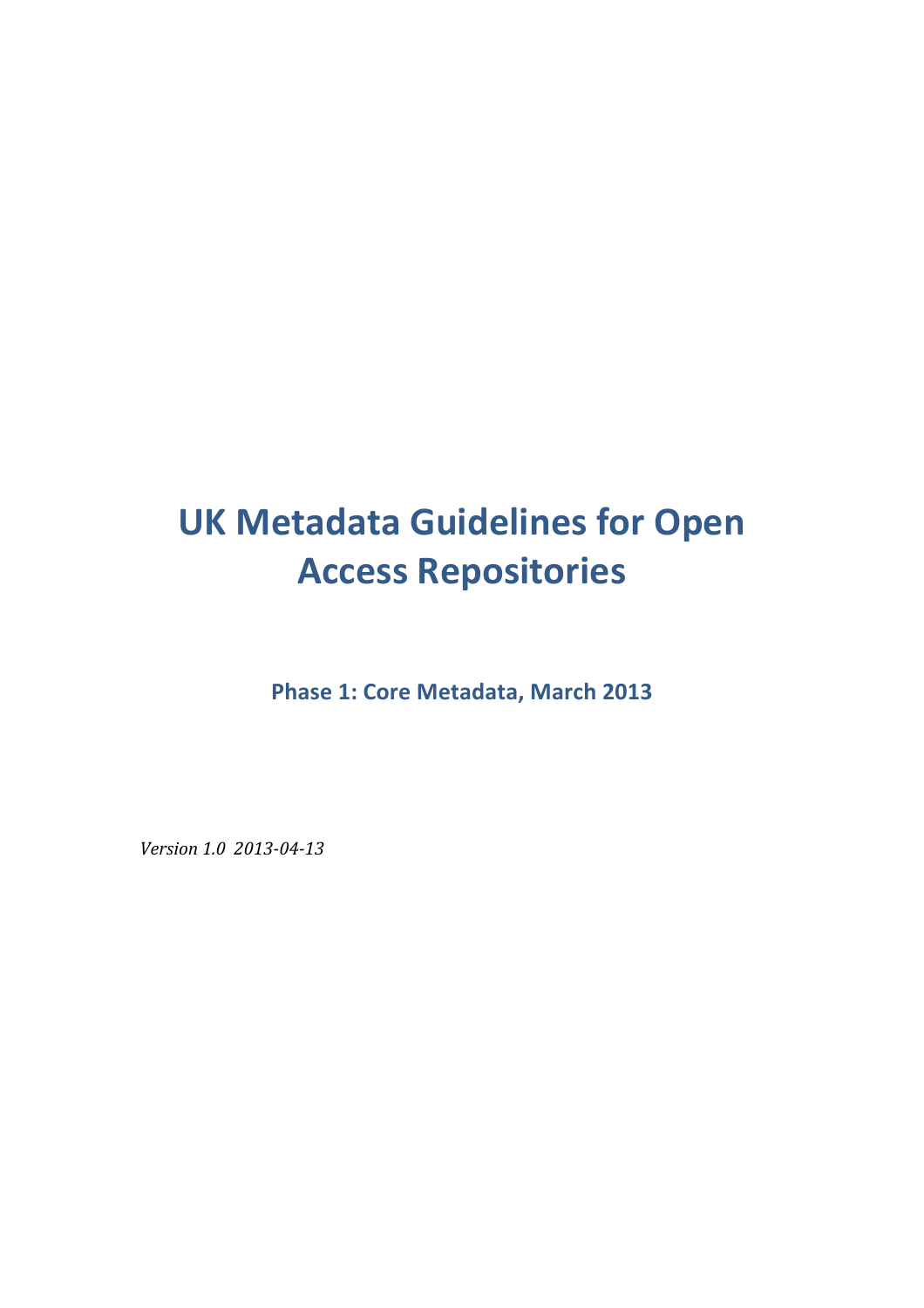# **Summary**

- These UK Metadata Guidelines for open access repositories and the associated Application Profile have been developed by UKOLN [University] of Bath] at the request of IISC and RCUK. They comply as closely as possible with the OpenAIRE Guidelines and EThOS.
- Both JISC and RCUK strongly endorse these Guidelines and expect their usage to be widely adopted and supported by higher education and research institutions in the UK. To this effect a letter from RCUK to Vice Chancellors has been sent.
- The development of these Guidelines was based on a central use case: the ability to track research outputs across systems. More specifically, RCUK requires the means to monitor compliance with its open access policies.
- There is a particular focus on two new metadata elements: project ID (or grant/award number) and funder name. This information is not routinely exposed in institutional repositories at present. Collecting and exposing this information is a key requirement of the new Guidelines.
- As well as introducing new metadata elements, it is hoped that the introduction of these Guidelines will help standardise peoples' interpretation of common metadata elements. Analysis of RepUK, one of the UK's metadata aggregations, indicates that consistency is lacking with respect to how different institutions interpret metadata requirements.
- JISC and RCUK anticipate that UK institutions will begin the process of adopting and complying with the Guidelines as soon as possible. A statement from the sponsors outlining their expectations with respect to the speed of adoption when the Guidelines are launched in mid-April.
- To help with the compliance process, a plugin for EPrints repositories (versions  $3.3.x$ ) and a patch for DSpace repositories (version  $1.8.2$ ; version 3.x at a later stage) will be freely available.
- Ouestions about these Guidelines may be addressed to:  $\frac{\text{admin@rioxx.net}}{\text{admin@rioxx.net}}$ Further information can be found on the following website: rioxx.net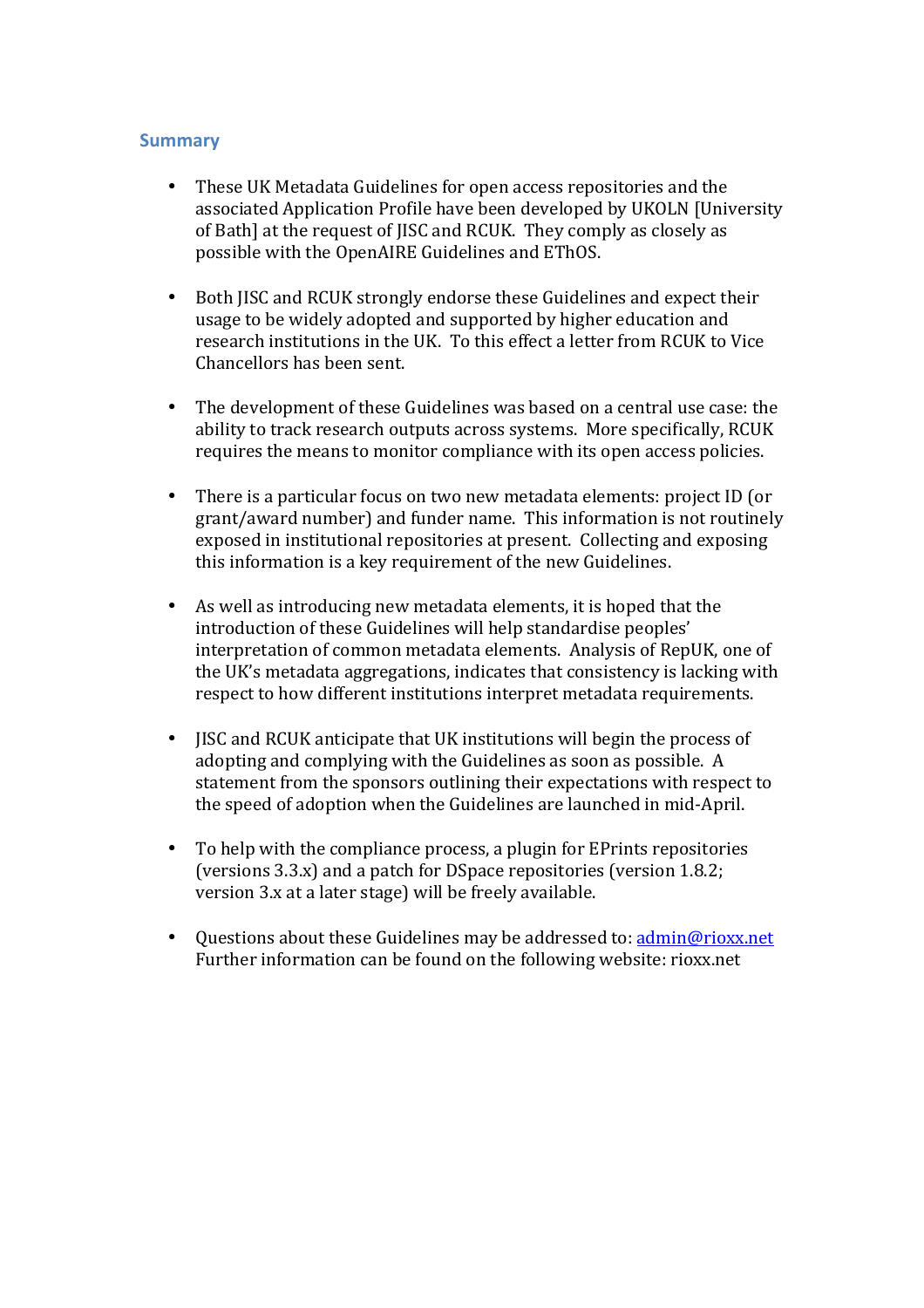### **1. Introduction**

The successful development of open access repositories in very many of the UK's higher education and research institutions is testament to the efforts of repository managers and their information management colleagues. The result of these efforts is a growing body of research information that can be freely discovered and re-used by people around the world. The foundations of the UK's repository infrastructure are firmly established but there remain opportunities for the community to build and improve services that provide additional value to a variety of stakeholders in the research communication chain.

Those involved in the collection and management of information understand the central role played by metadata in the success of their institutional information management systems. Accurate, rich, high quality metadata enhances not only discoverability and re-usability but also the extent to which different stakeholders can use outputs for different purposes.

Analysis of the UK's aggregations of metadata collected from open access repositories indicate that, at present, there are inconsistencies in the ways in which metadata is managed. For example, a recent snapshot of the content of UK open access repositories in the tertiary sector clearly showed a significant disparity between the number of full-text pdfs indicated by metadata and the actual number of actionable pdfs in those repositories. The development of national guidelines for the management of metadata specifically for open access repositories aims to reduce ambiguity regarding the implementation of metadata standards and improve the overall quality and consistency of metadata. These guidelines target publications metadata specifically.

The key impetus for the development of these national guidelines is the government-driven need for Research Councils to be able to identify the research outputs from projects they have funded. At present there is no straightforward or systematic way for these funders to identify when relevant articles appear in open access repositories. The introduction of two new core metadata fields is designed to address this particular problem, namely a field describing a project's identity – such as a grant number - and a field describing the identity of the funder. This information is not routinely collected in open access repositories at present.

#### *Updates*

While this first iteration of national metadata guidelines for open repositories focuses on these two new fields in addition to the familiar bibliographic metadata, work is under way to achieve consensus on a common vocabulary to describe the open access status of different digital objects, their licensed status and any applicable embargo conditions. As the number of open access full text items grows, the need for common metadata standards assumes a new level of importance. It is important to note, therefore, that these guidelines will be augmented in a second phase in coming months.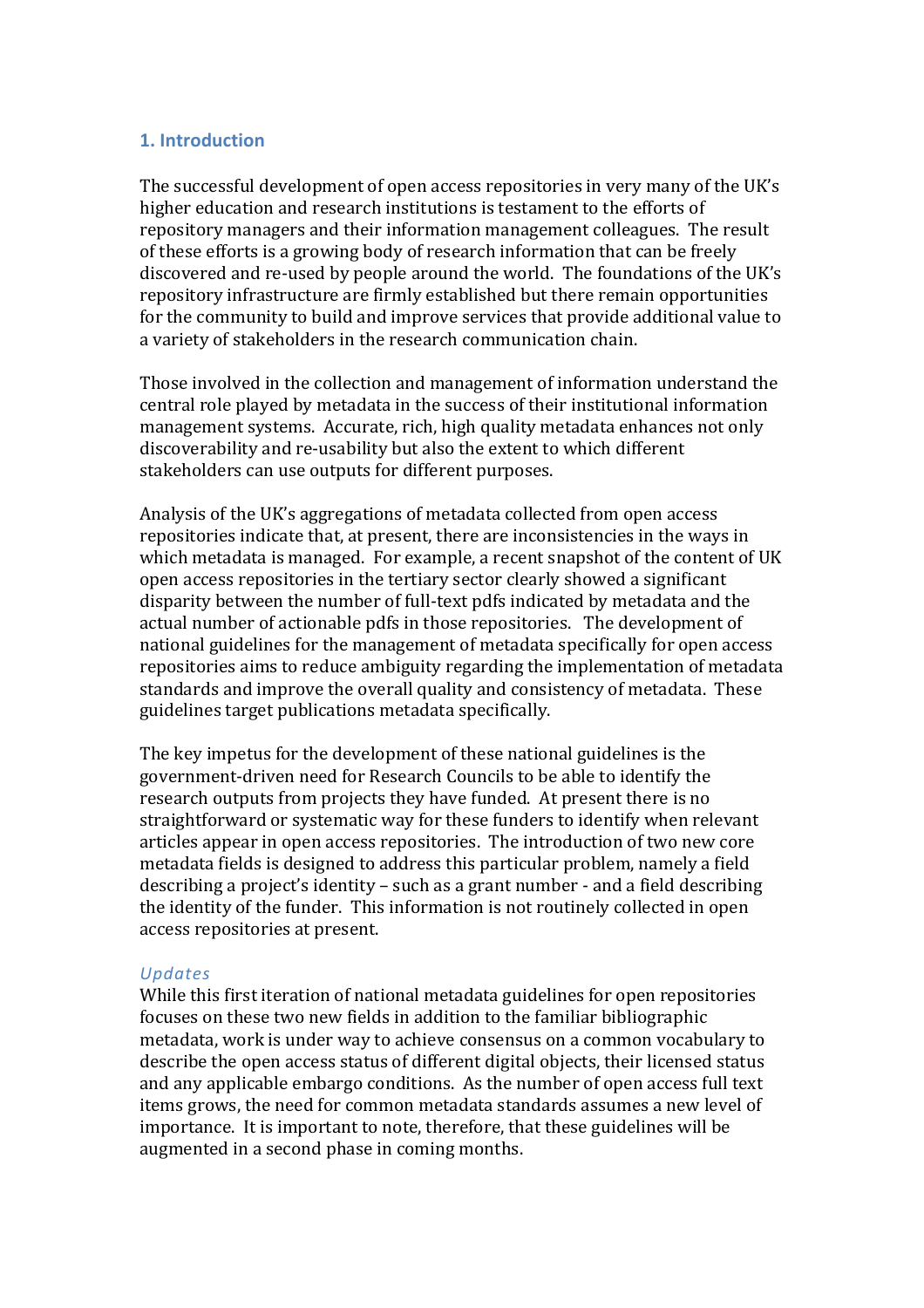#### *Helping with compliance*

The widespread adoption and implementation of these metadata guidelines in the UK is being strongly advocated and supported by the Research Councils and the JISC. A software plugin for EPrints (version 3.3.x) and a patch for DSpace (version 1.8.2 with a patch for version  $3.x$  to follow later) will help automate the compliance process but the important work collecting the additional metadata will ultimately depend upon the goodwill and expertise of information and repository managers around the nation.

#### *Timelines*

JISC and the RCUK anticipate that higher education and research institutions will adopt these Guidelines as soon as possible. There is currently no expectation that legacy metadata will be made compliant with the Guidelines, but that new records being ingested by repositories will be compliant. When the Application Profile and these Guidelines are officially launched in mid-April there will be a statement about the sponsors' expectations for adoption; the timeline has not been finalised at the time of writing this draft.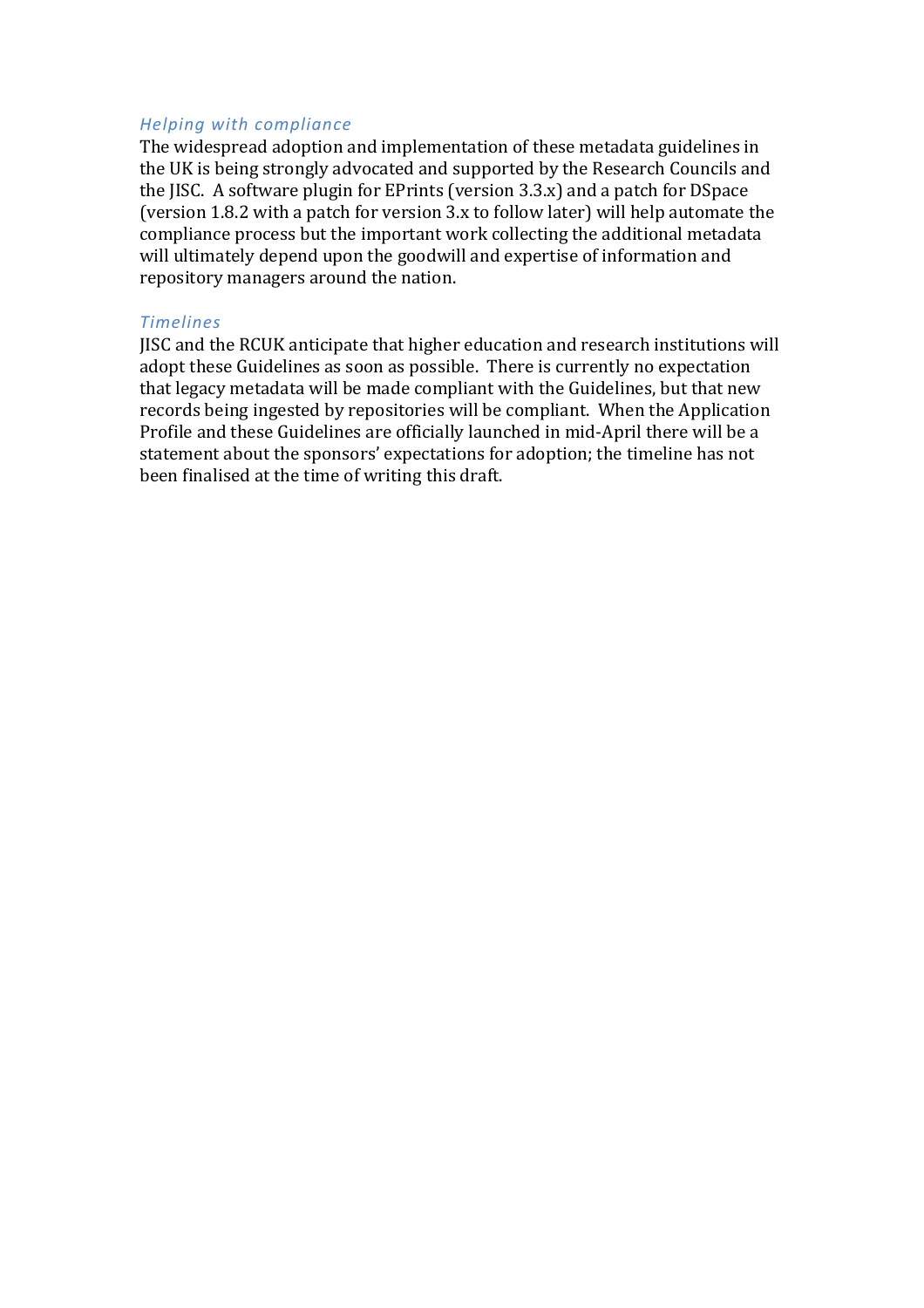### **2. Phase 1 Metadata Guidelines**

# **2.1 Standards**

A foundation of well-established and widely-adopted technical standards is essential for the interoperation of systems. In the sphere of open access repositories in the UK the two most relevant standards for the time being are Dublin Core and OAI-PMH. A brief overview of these standards is presented below for readers who are not very familiar with them.

### *2.1.1 Dublin Core*

Devised in Dublin (Ohio, USA) in the mid-1990s, the Simple Dublin Core Metadata Element Set includes fifteen core elements for the purpose of describing electronic resources in straightforward terms. Under the direction of the Dublin Core Metadata Initiative, an organisation set up to further the development of metadata standards, refinements to the original set of elements have been introduced to enhance specificity. In addition, Qualified Dublin Core helps with the interpretation of elements primarily through the use of encoding schemes which include globally recognized unique identifiers such as ISSNs and controlled vocabularies like MeSH.

### *2.1.2 OAI-PMH*

The Open Archives Initiative Protocol for Metadata Harvesting was launched in 2001 and underpins many of the services that harvest metadata from open access repositories. To facilitate harvesting repositories are recommended to support oai dc, the simple Dublin Core record format as defined by the OAI-PMH DC XML schema<sup>1</sup> (though repositories may also provide metadata using a range of other formats). It is expected that open access repositories in the UK will be compliant with OAI-PMH 2.0.

### *2.1.3 CERIF*

The CERIF standard, managed through EuroCRIS<sup>2</sup>, is becoming an increasingly important standard for the exchange of research management information in the UK. The extent to which the UK metadata guidelines will need to be adapted to embrace the CERIF standard in the future is currently under investigation. OpenAIRE has recently announced that it plans to support the use of CERIF-XML to facilitate interoperability.

#### **2.2 Metadata elements summary**

 

The table below summarises the set of metadata elements that the Research Councils and the IISC would like organisations to collect, particularly those in receipt of Research Council funding. At present the scope is limited to metadata that pertain to publications. In future other research outputs including datasets may be included in the metadata guidelines. For the time being the Dublin Core (DC) metadata standard, familiar to all in the repository world, is being used. Qualified DC is used in some instances (e.g. dcterms: issued and dcterms.relation). The two new elements central to the development of these

<sup>1</sup> http://www.openarchives.org/OAI/2.0/oai\_dc.xsd

<sup>2</sup> http://www.eurocris.org/Index.php?page=homepage&t=1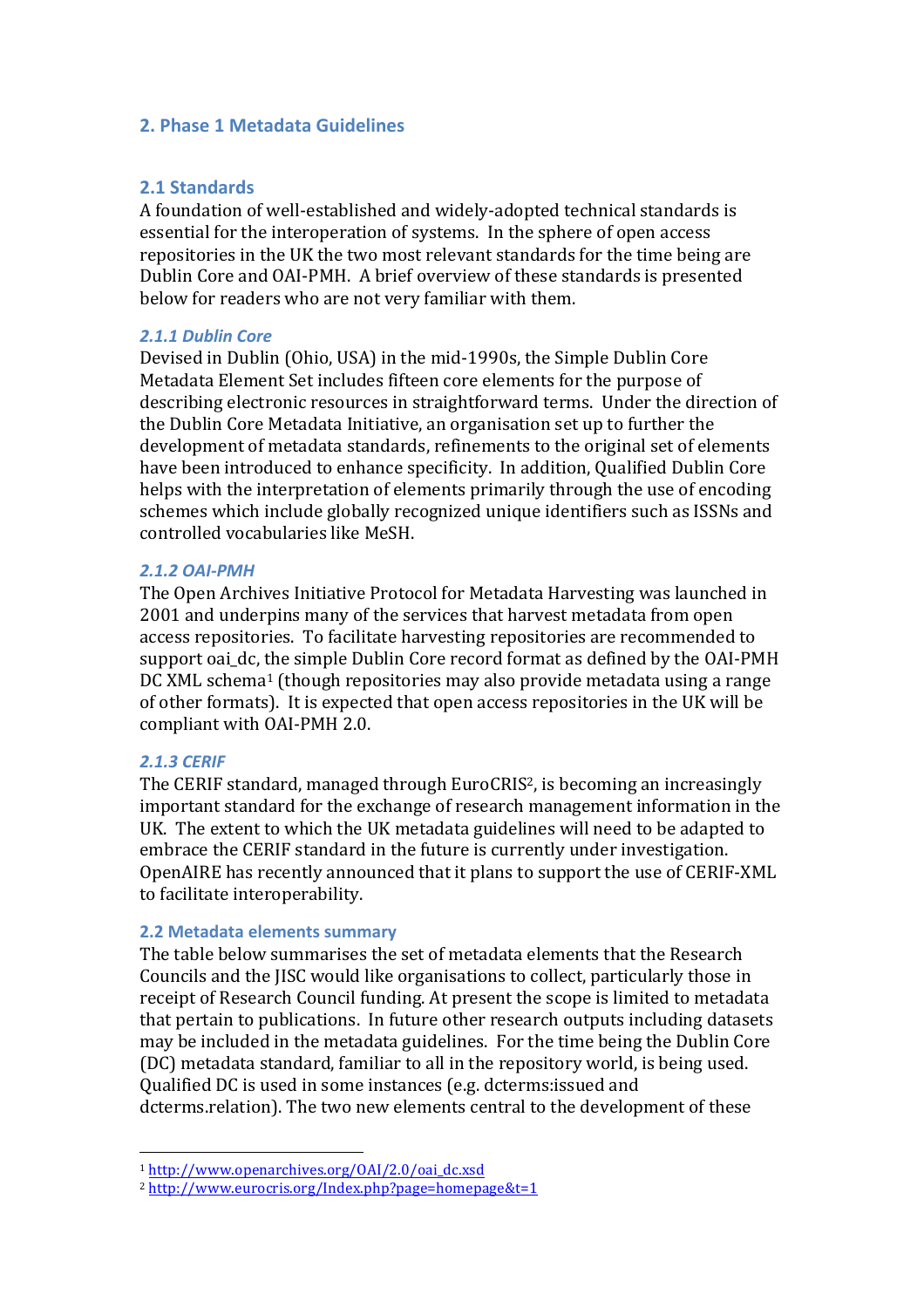guidelines – project ID (a unique identifier normally provided by the funder) and funder name – have been conceived as an extension to the well-established bibliographic metadata elements using the *rioxxterms* namespace.

| <b>Element</b>         | <b>Inclusion</b> |
|------------------------|------------------|
| dc:title               | M                |
| rioxxterms:creator     | M                |
| dc:identifier          | M                |
| dc:source              | M                |
| dc:language            | M                |
| rioxxterms.projectid   | M                |
| rioxxterms.funder      | M                |
| dcterms:issued         | M                |
| dc:format              | R                |
| dc:publisher           | R                |
| dc:description         | R                |
| dc:subject             | R                |
| dc:rights              | R                |
| dc:coverage            | 0                |
| dcterms:audience       | 0                |
| dc:type                | 0                |
| rioxxterms:contributor | Ω                |
| dc:relation            | ∩                |
| dcterms:references     | 0                |

Key for inclusion: **M**: mandatory; **R**: recommended; **O**: optional

# **2.2 Description of the metadata elements**

These UK-specific Guidelines have been developed with reference to the Driver and OpenAIRE Guidelines (which are related to the OpenAIRE project<sup>3</sup>) and UKETD DC, the metadata core set recommended by the British Library's Electronic Theses Online Service  $(EThOS)^4$ . As far as possible this phase of the UK Guidelines and the associated technical documentation deviate from both these resources as little as possible to limit problems with interoperability while at the same time achieving the key goals of UK stakeholders. In fact these UK guidelines differ from the OpenAIRE guidelines in only two metadata elements, namely rioxxterms.projectid and rioxxterms.funder. More detail about each element is provided below.

This guidance also draws on the wealth of information provided by the Dublin Core Metadata Initiative  $\frac{(\text{http://dublincore.org/})}{(\text{http://dublincore.org/})}$  largely because, in the quest for accurate, appropriate and consistent use of metadata, it is important that the RIOXX application profile and guidelines are rooted in standards that have been

 

<sup>3</sup> http://www.openaire.eu

<sup>4</sup> http://ethos.bl.uk/Home.do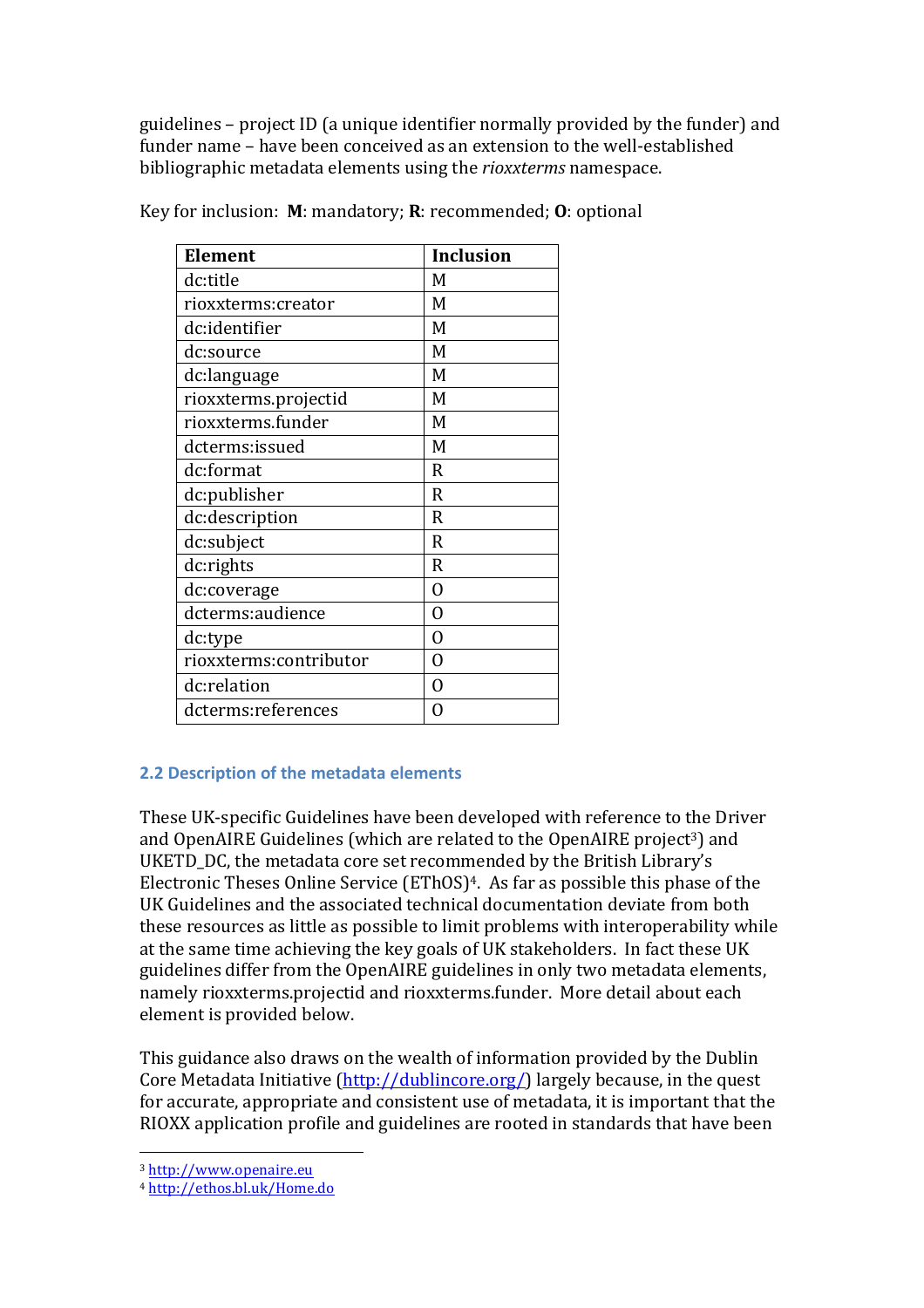developed over many years and which have been widely adopted around the world.

Whether you are creating metadata through a manual process or setting up the automatic conversion of existing records to new ones, these Guidelines exists to help with the organisation and management of those metadata. Care should be taken to attribute the most appropriate element to information. There may be occasions where the choice of element is not clear-cut so you will need to make a judgment. The key is to make these judgments on a consistent basis for your repository.

Please note that for the moment these Guidelines are designed primarily with publications in mind. The comments below often refer to a "resource" which for now should be taken to mean "publications". This semantic constraint may be amended in future versions of the Guidelines as other types of research outputs are considered for inclusion.

*Note that more precise, technical definitions of the RIOXX application profile, which is made up of the following elements, can be found on the RIOXX website at http://rioxx.net/v1.0/*

| dc element                 | dc:title                                |
|----------------------------|-----------------------------------------|
| <b>Inclusion status</b>    | Mandatory                               |
| <b>Format and comments</b> | This refers to the resource's title and |
|                            | any sub-titles. Title should be entered |
|                            | using free text. Title is the form of   |
|                            | words by which a resource will be       |
|                            | formally known and should be            |
|                            | represented using the original spelling |
|                            | and wording. Since these Guidelines     |
|                            | are focused primarily on publications,  |
|                            | journal and book titles are likely      |
|                            | examples. The recommended format        |
|                            | for subtitles is Title: Subtitle        |

| dc element                 | rioxxterms:creator                                                                                                                                                                                                    |
|----------------------------|-----------------------------------------------------------------------------------------------------------------------------------------------------------------------------------------------------------------------|
| <b>Inclusion status</b>    | Mandatory                                                                                                                                                                                                             |
| <b>Format and comments</b> | The creator of a resource may be a<br>person, organisation or service. Where<br>there is more than one creator, use a<br>separate rioxxterms: creator element<br>for each one. Enter as many creators<br>as required. |
|                            | The rioxxterms: creator element should<br>take an optional attribute called "id".<br>This will hold a machine-readable                                                                                                |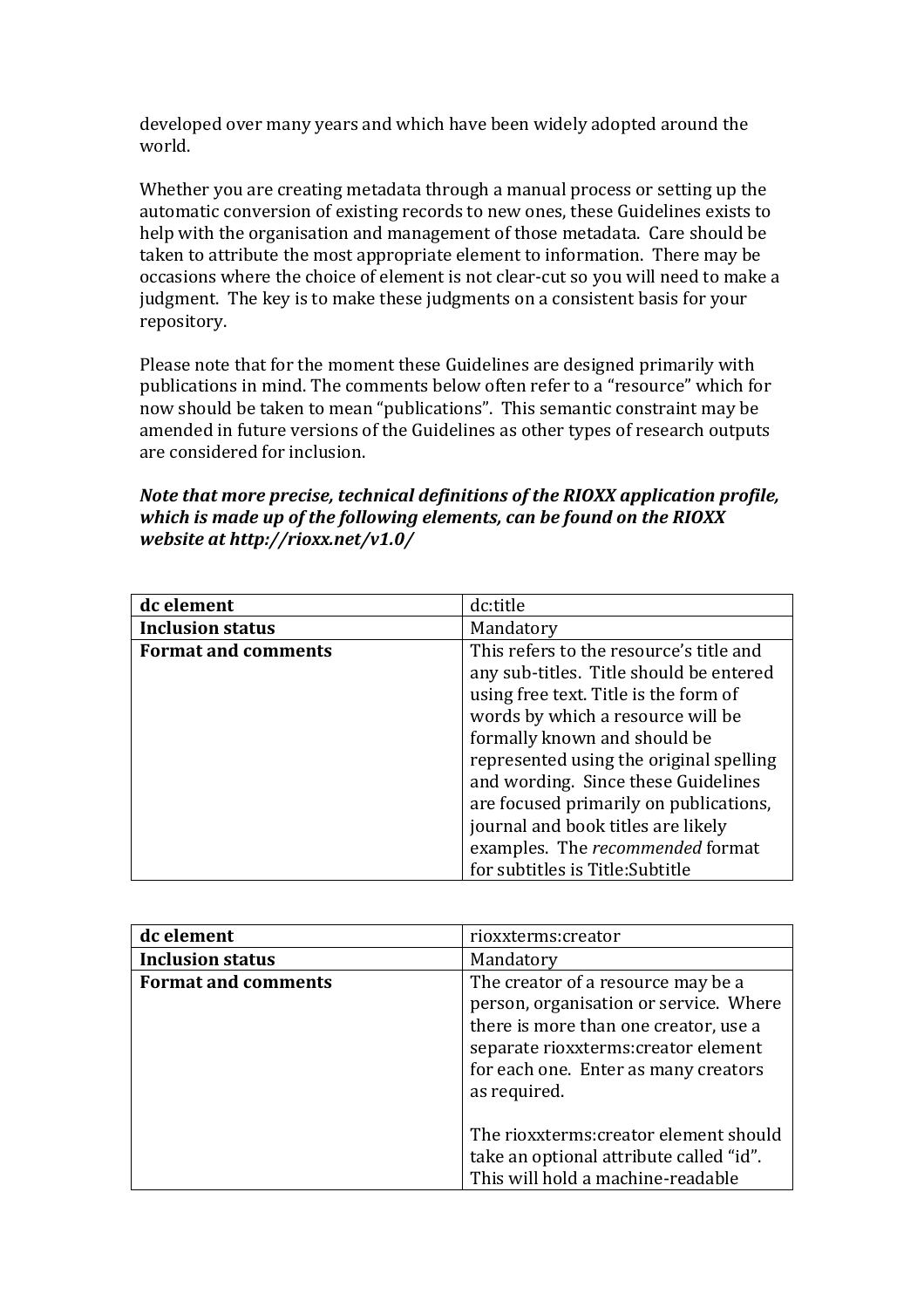|  | unique identifier, where available, for<br>the creator. Ideally the element will |
|--|----------------------------------------------------------------------------------|
|  | include a machine-readable id and a                                              |
|  | text string in the body of the element.                                          |
|  | For example, <rioxxterms: creator<="" th=""></rioxxterms:>                       |
|  | id=http://"identifier-for-this-creator-                                          |
|  | entity">name-of-this-creator-                                                    |
|  | entity                                                                           |
|  |                                                                                  |
|  | Where the creator is a person, the                                               |
|  | <i>recommended</i> format is Last Name,                                          |
|  | First Name(s) and to include an ORCID                                            |
|  | ID, if known, in its HTTP URI form,                                              |
|  | such as:                                                                         |
|  | <rioxxterms:creator< th=""></rioxxterms:creator<>                                |
|  | id=http://orcid.org/0000-0002-1395-                                              |
|  | 3092>Lawson,                                                                     |
|  | Gerald                                                                           |
|  |                                                                                  |
|  | Note that if the creator is a person and                                         |
|  | you wish to record that person's                                                 |
|  | affiliation, the affiliation should be                                           |
|  | recorded using the                                                               |
|  | rioxxterms: contributor element.                                                 |

| dc element                 | dc:identifier                                                                                                                                                                                                                                                                                                                        |
|----------------------------|--------------------------------------------------------------------------------------------------------------------------------------------------------------------------------------------------------------------------------------------------------------------------------------------------------------------------------------|
| <b>Inclusion status</b>    | Mandatory                                                                                                                                                                                                                                                                                                                            |
| <b>Format and comments</b> | This element must contain a globally<br>unique and persistent identifier for the<br>resource being described. A<br>commonly-used example is a<br>publisher's DOI. The identifier should<br>be an HTTP URI that can be de-<br>referenced (and is, thus, actionable).                                                                  |
|                            | The aim of this element is to allow<br>access to the resource so it is<br><i>recommended</i> that the identifier points<br>to the actual resource being described<br>by the RIOXX record - such as a pdf,<br>normally held in the local repository -<br>rather than to an intermediary<br>resource such as a repository web<br>page. |

| dc element                 | dc:source                             |
|----------------------------|---------------------------------------|
| Inclusion status           | Mandatory                             |
| <b>Format and comments</b> | The source label describes a resource |
|                            | from which the current resource is    |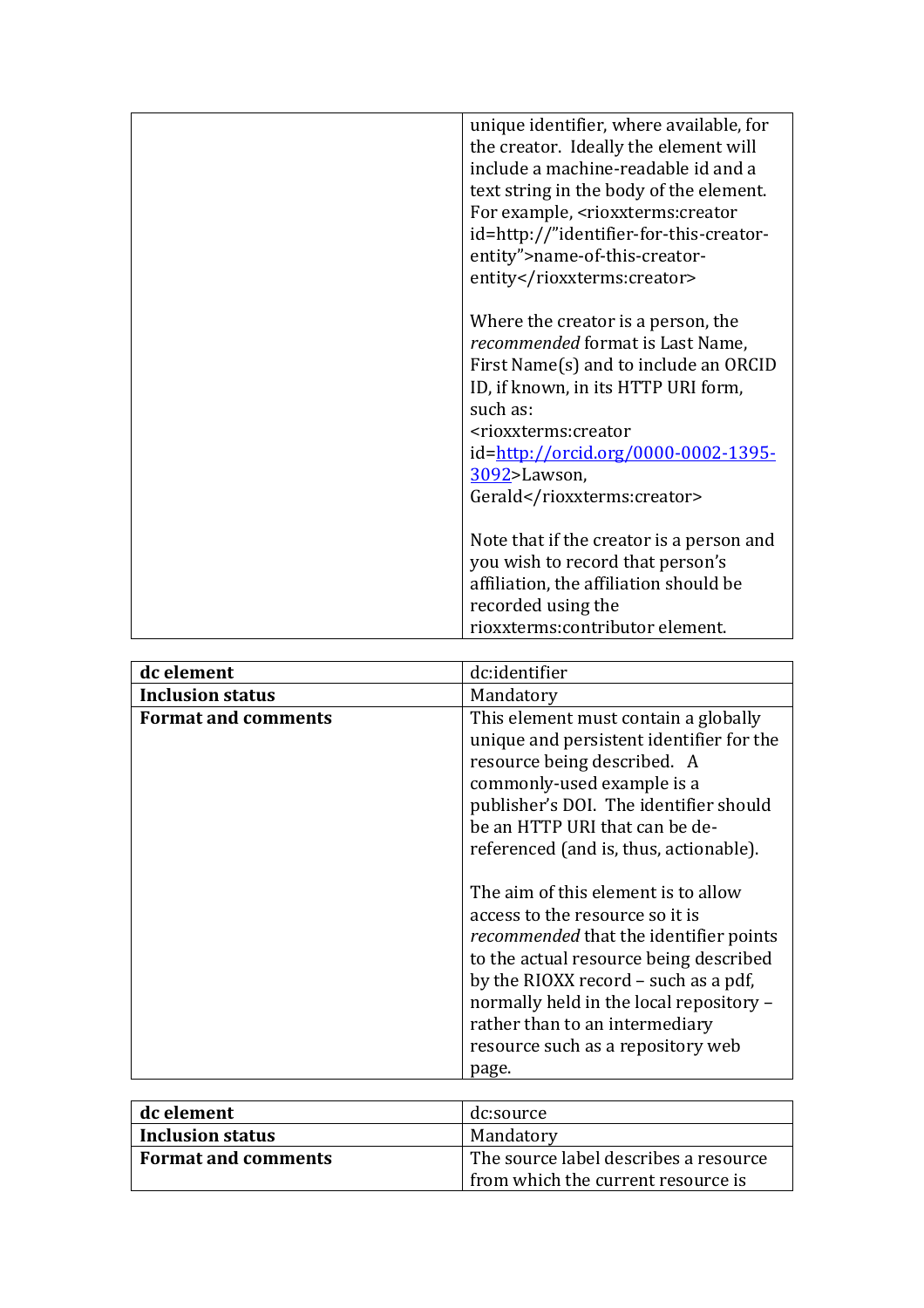| derived (in whole or in part). This may<br>be a working paper, a collection of<br>works or a book for example.                                                                                                                                                                                 |
|------------------------------------------------------------------------------------------------------------------------------------------------------------------------------------------------------------------------------------------------------------------------------------------------|
| It is <i>recommended</i> that the source is<br>referenced using a unique identifier<br>from a recognised system e.g. the<br>unique 8-digit International Standard<br>Serial Numbers (ISSN) assigned to<br>print and electronic periodicals or the<br><b>International Standard Book Number</b> |

| dc element                 | dc:language                                                                                                                                                                                                                                                                                                                                                                                               |
|----------------------------|-----------------------------------------------------------------------------------------------------------------------------------------------------------------------------------------------------------------------------------------------------------------------------------------------------------------------------------------------------------------------------------------------------------|
| <b>Inclusion status</b>    | Mandatory                                                                                                                                                                                                                                                                                                                                                                                                 |
| <b>Format and comments</b> | This refers to the primary language in<br>which the content of the resource is<br>presented. The element may be<br>repeated if the resource contains<br>multiple languages. A coded value or<br>text string may be used. The values<br>used for this element must conform to<br>ISO 639-3 which offers two and three<br>letter tags: "en" or "eng" for English<br>and "en-GB" for English used in the UK. |

| dc element                 | rioxxterms.projectid                      |
|----------------------------|-------------------------------------------|
| <b>Inclusion status</b>    | Mandatory                                 |
| <b>Format and comments</b> | This is an addition to Dublin Core's      |
|                            | fifteen generic elements and is           |
|                            | designed to collect the grant numbers     |
|                            | issued by funders to Principal            |
|                            | Investigators that directly relate to the |
|                            | current resource. Note that different     |
|                            | funders may use different language to     |
|                            | describe their grant or awards.           |
|                            |                                           |
|                            | It is <i>mandatory</i> to use the full    |
|                            | alphanumeric identifier provided by       |
|                            | the funder in its original format e.g.    |
|                            | ST/K001234/1. Sometimes                   |
|                            | publications have more than one           |
|                            | funder associated with them; these        |
|                            | must be recorded using separate           |
|                            | instances of rioxxterms.projectid.        |
|                            |                                           |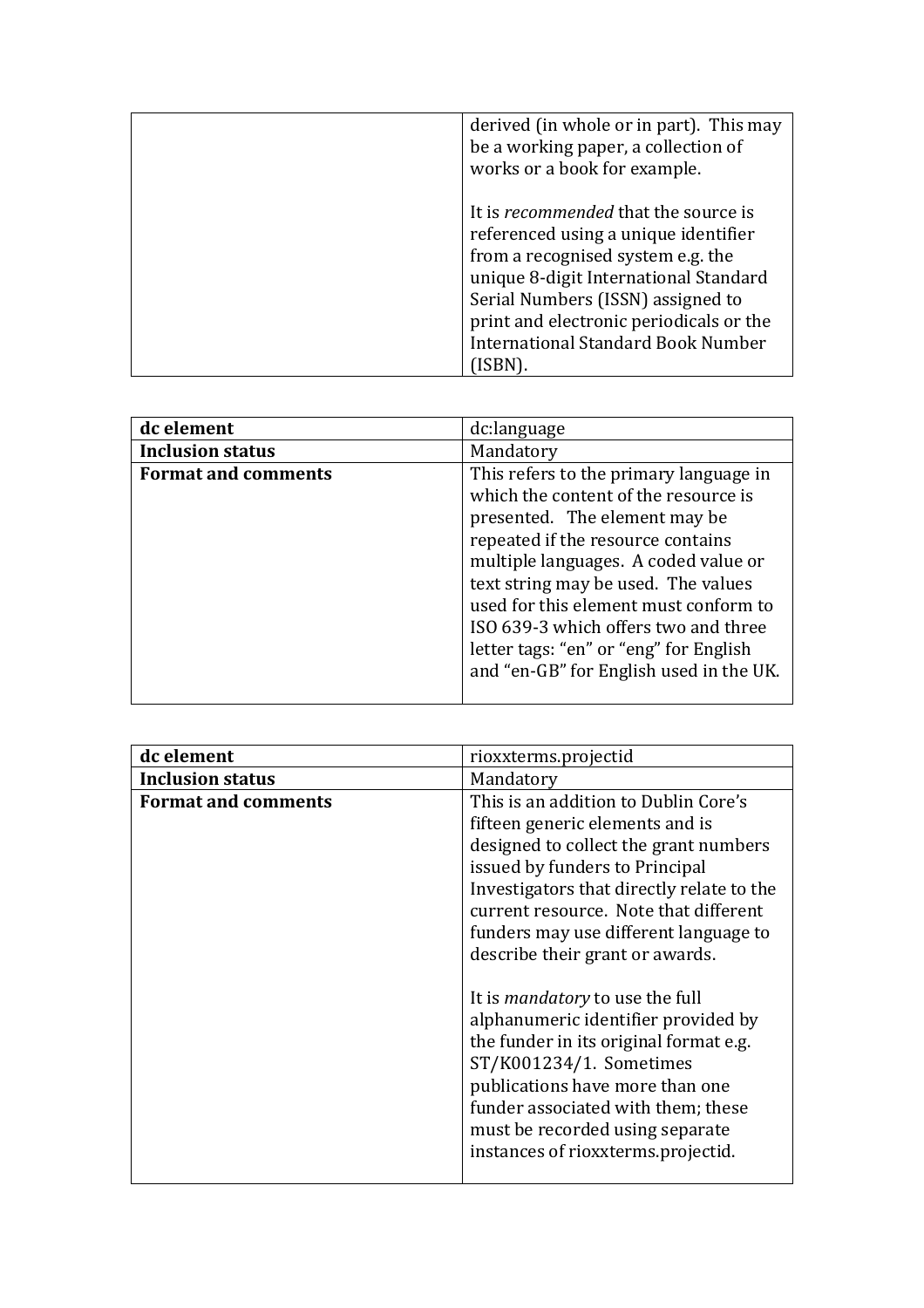|  | In cases where projects have been<br>funded internally, use whichever<br>internal code is appropriate. |
|--|--------------------------------------------------------------------------------------------------------|
|--|--------------------------------------------------------------------------------------------------------|

| dc element                 | rioxxterms.funder                                                                                                                                                                                                                                                    |
|----------------------------|----------------------------------------------------------------------------------------------------------------------------------------------------------------------------------------------------------------------------------------------------------------------|
| <b>Inclusion status</b>    | Mandatory                                                                                                                                                                                                                                                            |
| <b>Format and comments</b> | This is an addition to Dublin Core's<br>fifteen generic elements and is<br>designed to collect the canonical name<br>of the entity responsible for funding<br>the resource. The funder name must<br>be recorded here as text.                                        |
|                            | It is very important that funders can<br>identify outputs they have funded so<br>you should use a controlled list of<br>funder names. A list has been provided<br>for this purpose and is available<br>through the RIOXX website<br>(http://docs.rioxx.net/funders). |
|                            | Where more than one funder has<br>contributed to the resource, each must<br>be entered as a separate instance of<br>rioxxterms.funder.                                                                                                                               |

| dc element                 | dcterms:issued                                                                                                                                                                                                                                                                                                            |
|----------------------------|---------------------------------------------------------------------------------------------------------------------------------------------------------------------------------------------------------------------------------------------------------------------------------------------------------------------------|
| <b>Inclusion status</b>    | Mandatory                                                                                                                                                                                                                                                                                                                 |
| <b>Format and comments</b> | This element is designed to record the<br>publication date of the resource. For<br>resources such as books or journal<br>articles the "published date" is<br>normally provided by the publisher.<br>For other resources the published date<br>will normally mark the date at which<br>the resource is first made publicly |
|                            | available - which may be the date it is<br>deposited in an open access repository.<br>The date should be encoded using ISO<br>8601 (post-2004 versions) that follows<br>the following format: YYYY-MM-DD.<br>Year (YYYY) or year and month (YYYY-<br>MM) may be used if the full date is not<br>known.                    |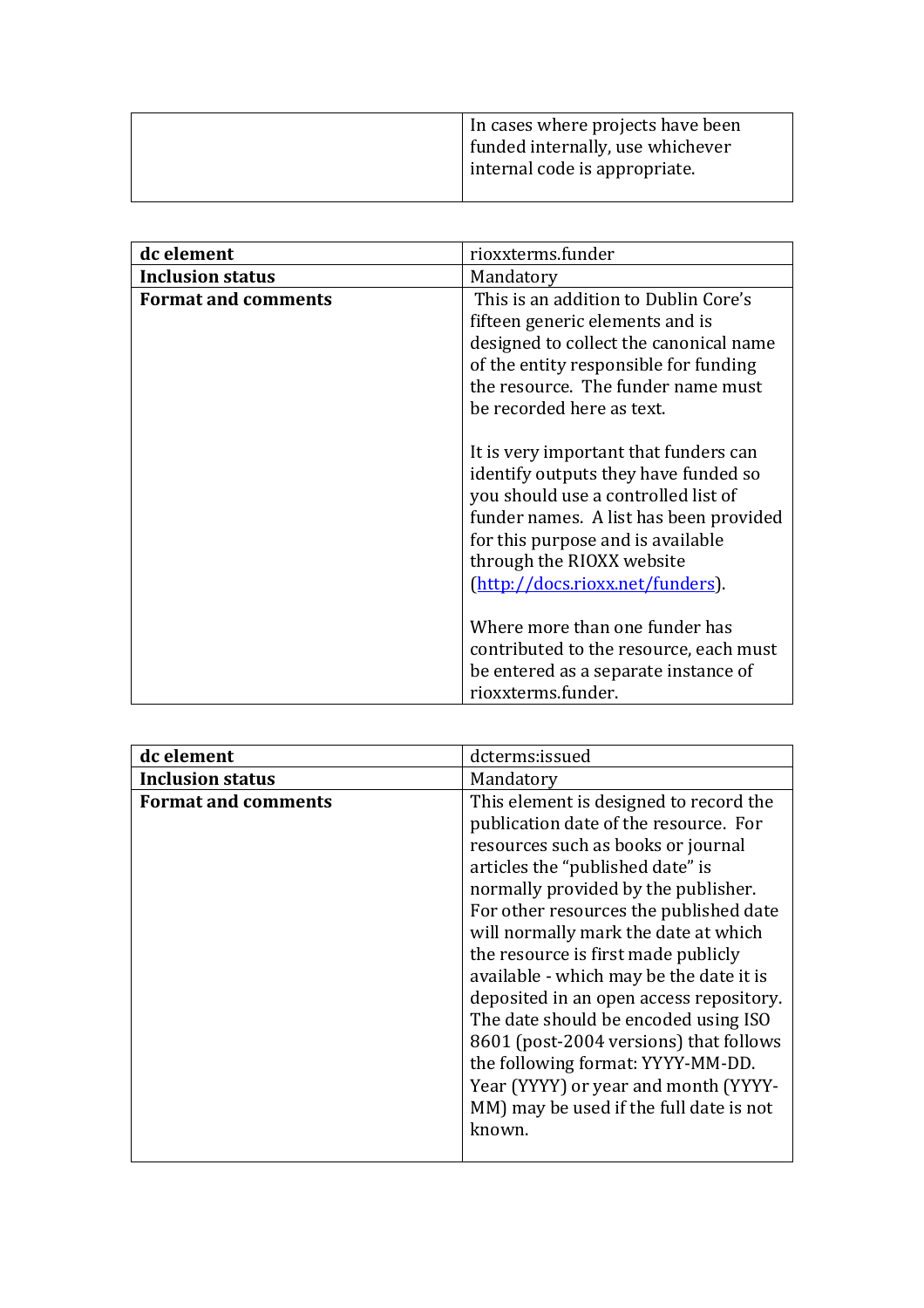| dc element                 | dc:format                                                                                                                                                                    |
|----------------------------|------------------------------------------------------------------------------------------------------------------------------------------------------------------------------|
| <b>Inclusion status</b>    | Recommended                                                                                                                                                                  |
| <b>Format and comments</b> | This refers to the form of the resource<br>being described in the RIOXX record,<br>physical or digital, and can refer to the<br>media-type or dimensions of the<br>resource. |
|                            | Where the resource being described is<br>digital, the MIME type of the object<br>pointed to be this RIOXX record's<br>dc:identifier element must be entered<br>here.         |
|                            | If more than one category is needed to<br>describe a single resource, use<br>separate instances of the dc:format<br>element.                                                 |

| dc element                 | dc:publisher                                                                                                                                                                                                                                                                                                                                   |
|----------------------------|------------------------------------------------------------------------------------------------------------------------------------------------------------------------------------------------------------------------------------------------------------------------------------------------------------------------------------------------|
| <b>Inclusion status</b>    | Recommended                                                                                                                                                                                                                                                                                                                                    |
| <b>Format and comments</b> | A free text string giving the name of the<br>entity responsible for making the<br>version of record of a resource<br>available. This could be a person,<br>organisation or service.<br>If the status of the publisher is unclear,<br>it is <i>recommended</i> to use<br>rioxxterms: creator for people and<br>dc: publisher for organisations. |

| dc element                 | dc:description                                                                                                                                                                                                                                                                                                                    |
|----------------------------|-----------------------------------------------------------------------------------------------------------------------------------------------------------------------------------------------------------------------------------------------------------------------------------------------------------------------------------|
| <b>Inclusion status</b>    | Recommended                                                                                                                                                                                                                                                                                                                       |
| <b>Format and comments</b> | This field may be indexed and its<br>contents presented to people<br>conducting searches. The goal is to<br>describe the content of the resource<br>using free text. It is recommended that<br>an English language abstract be used<br>where available. HTML or other<br>structural tags should not be included<br>in this field. |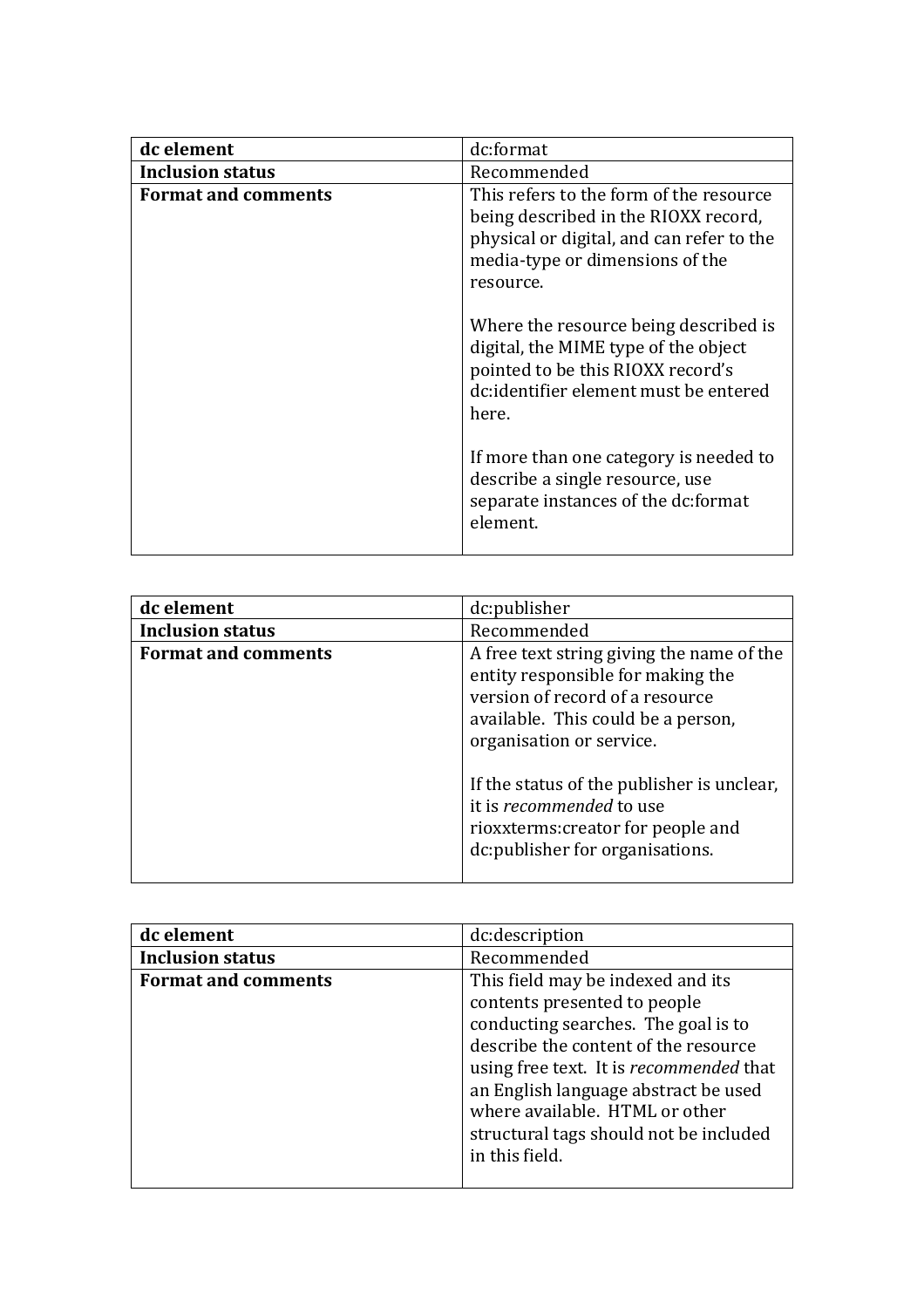| dc element                 | dc:subject                                                                                                                                                                                                                                                                                                                                                    |
|----------------------------|---------------------------------------------------------------------------------------------------------------------------------------------------------------------------------------------------------------------------------------------------------------------------------------------------------------------------------------------------------------|
| <b>Inclusion status</b>    | Recommended                                                                                                                                                                                                                                                                                                                                                   |
| <b>Format and comments</b> | Normally keywords, phrases or<br>classification codes are used to<br>describe the topic of the resource. If<br>using free text, avoid using general<br>keywords. The recommendation is to<br>use a formal classification scheme or<br>controlled vocabulary e.g. Library of<br><b>Congress Classification Headings or</b><br>Medical Subject Headings (MeSH). |
|                            | When including terms from multiple<br>vocabularies, use separate element<br>iterations. If multiple vocabulary terms<br>or keywords are used, either separate<br>terms with semi-colons or use separate<br>iterations of the Subject element.                                                                                                                 |

| dc element                 | dc:coverage                                                                                                                                                                                                                                                                                                                                                                         |
|----------------------------|-------------------------------------------------------------------------------------------------------------------------------------------------------------------------------------------------------------------------------------------------------------------------------------------------------------------------------------------------------------------------------------|
| <b>Inclusion status</b>    | Optional                                                                                                                                                                                                                                                                                                                                                                            |
| <b>Format and comments</b> | This refers to the scope or extent of the<br>content of the resource. It may include<br>jurisdictional, temporal or spatial<br>information. It is recommended that,<br>where possible, a recognised globally<br>unique identifier is used, such as the<br>Thesaurus of Geographic Names, but<br>free text may be used. For example,<br>the place of publication may be<br>recorded. |

| dc element                 | dc:rights                                  |
|----------------------------|--------------------------------------------|
| <b>Inclusion status</b>    | Optional at present                        |
| <b>Format and comments</b> | The use of a URL to an appropriate         |
|                            | Creative Commons license is                |
|                            | recommended. E.g.                          |
|                            | http://creativecommons.org/licenses/by-    |
|                            | $sa/2.0/deed.$ en GB                       |
|                            |                                            |
|                            | Work is under way to develop consensus     |
|                            | on a controlled vocabulary that describes  |
|                            | rights to open access items as well as the |
|                            | associated issues of Creative Commons      |
|                            | licenses and embargo periods. Once this    |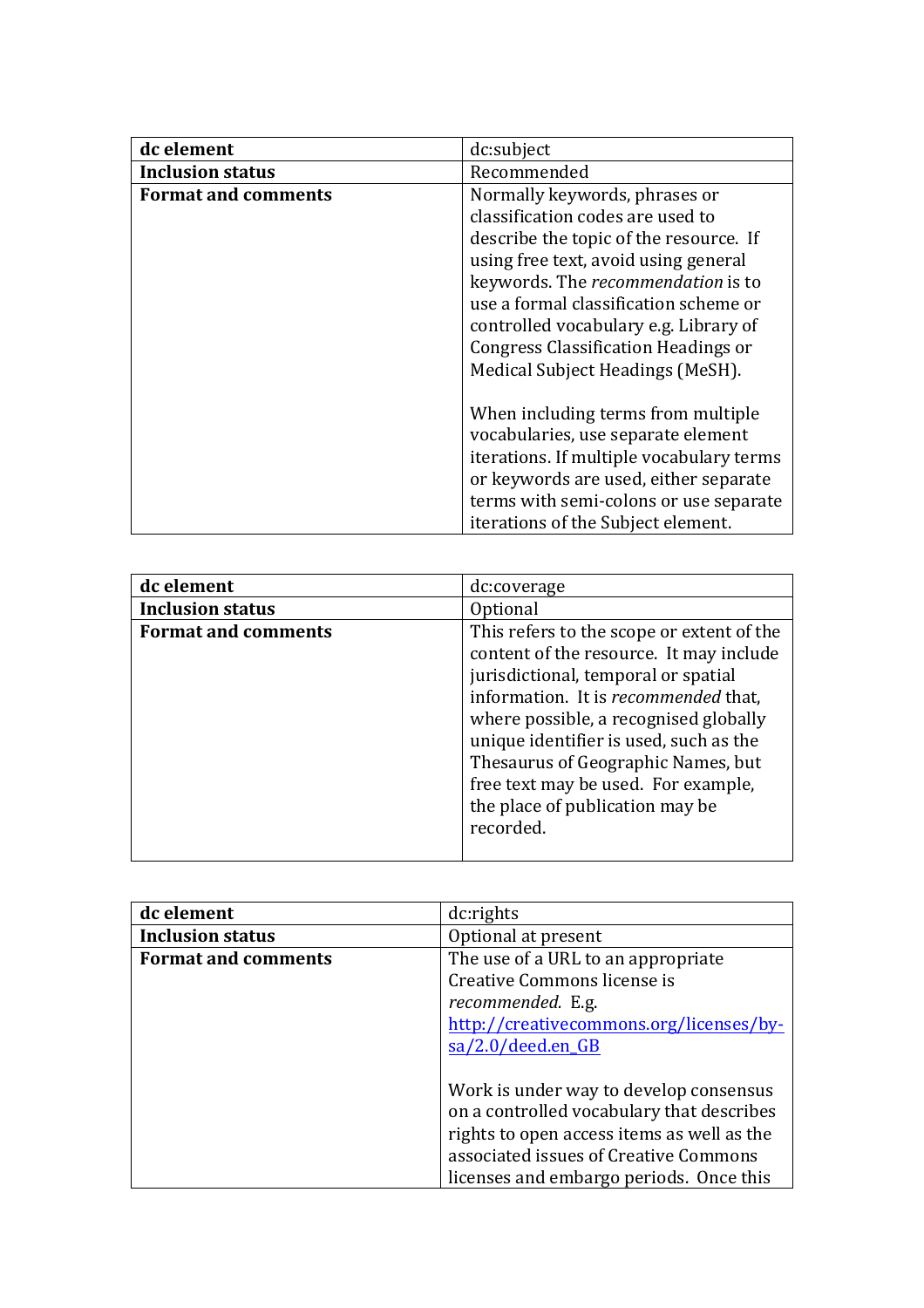|  | work concludes the appropriate use of<br>this element is expected to become<br>mandatory. |
|--|-------------------------------------------------------------------------------------------|
|--|-------------------------------------------------------------------------------------------|

| dc element                 | dcterms:audience                                                                                                                                                                                                                                                                                                                                                                                                                                                                                                                                                                                                                                                            |
|----------------------------|-----------------------------------------------------------------------------------------------------------------------------------------------------------------------------------------------------------------------------------------------------------------------------------------------------------------------------------------------------------------------------------------------------------------------------------------------------------------------------------------------------------------------------------------------------------------------------------------------------------------------------------------------------------------------------|
| <b>Inclusion status</b>    | Optional                                                                                                                                                                                                                                                                                                                                                                                                                                                                                                                                                                                                                                                                    |
| <b>Format and comments</b> | This field is designed to contain<br>information about the group for which<br>the resource is intended or is<br>considered to be useful. There is no<br>established vocabulary for this but<br>sometimes creators or publishers<br>indicate the intended audience. Note<br>that the Research Outcomes System<br>(ROS) used by most of the UK's<br>Research Councils track whether a<br>resource is for a "non-academic<br>audience" (with a drop-down list of<br>possible selections) and whether a<br>resource is for an "international<br>audience". In the absence of<br>alternative formal vocabularies,<br>following the ROS lead is a reasonable<br>course of action. |

| dc element                 | dc:type                                    |
|----------------------------|--------------------------------------------|
| <b>Inclusion status</b>    | Optional                                   |
| <b>Format and comments</b> | Type refers to the nature or genre of      |
|                            | the content of the resource and can be     |
|                            | entered as free text. The development      |
|                            | of a controlled vocabulary is likely to    |
|                            | be recommended for Phase 2 of the          |
|                            | RIOXX project. For the present, use        |
|                            | separate instances of dc:type for          |
|                            | resources comprising multiple types.       |
|                            | Do not confuse this with dc: format        |
|                            | (which has to do with the <i>form</i> of a |
|                            | resource).                                 |
|                            |                                            |

| dc element                 | rioxxterms:contributor                  |
|----------------------------|-----------------------------------------|
| <b>Inclusion status</b>    | Optional                                |
| <b>Format and comments</b> | This element is designed to describe an |
|                            | entity – for example the name of a      |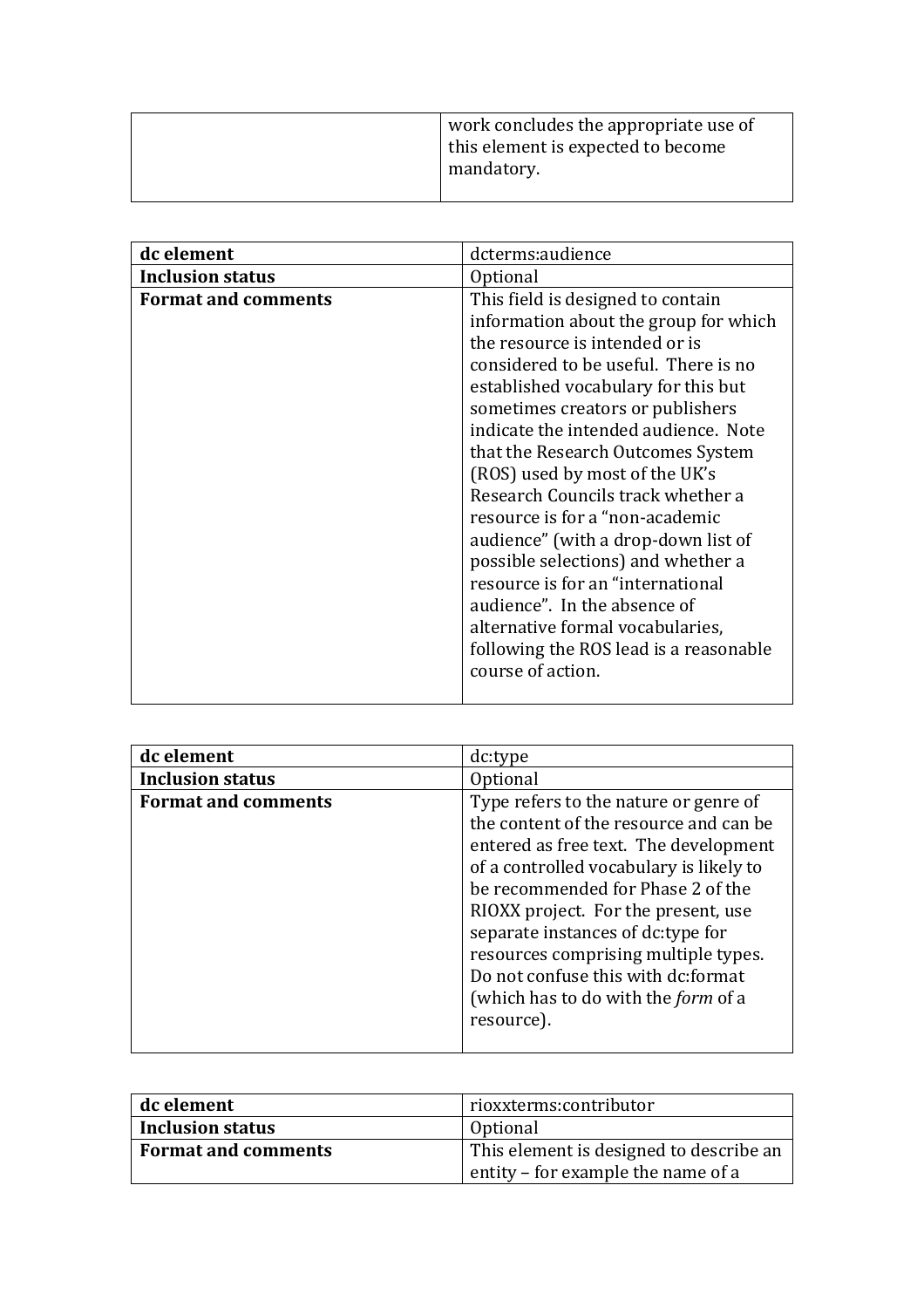| person, organisation or service -<br>responsible for making contributions<br>to the content of the resource. As many<br>instances of the rioxxterms: contributor<br>elements as required may be entered.<br>If the contributor is a person and it is<br>desire to record that person's<br>affiliation, the affiliation must be<br>recorded as a separate                                                                                                                                  |
|-------------------------------------------------------------------------------------------------------------------------------------------------------------------------------------------------------------------------------------------------------------------------------------------------------------------------------------------------------------------------------------------------------------------------------------------------------------------------------------------|
| rioxxterms: contributor element.<br>The rioxxterms: contributor element<br>should take an optional attribute called<br>"id", designed to hold a machine-<br>readable and unique identifier, if<br>available, for the contributor. Any ID<br>entered here must be in a form that<br>allows it to be read automatically. The<br>ideal use of this element is to include<br>both a machine-readable ID in the id<br>attribute and a text string in the body<br>of the element. For instance: |
| <rioxxterms:contributor id="identifier-&lt;br&gt;for-this-contributor-entity">name-of-<br/>this-contributor-<br/>entity</rioxxterms:contributor>                                                                                                                                                                                                                                                                                                                                          |
| Where the contributor is a person, the<br>recommended format is text in the<br>following form: Last Name, First<br>Name(s) AND to include an ORCID ID<br>if known, in its HTTP URI form, such<br>as:                                                                                                                                                                                                                                                                                      |
| <rioxxterms:contributor<br>id=http://orcid.org/0000-0002-1395-<br/>3092&gt;Lawson,<br/>Gerald</rioxxterms:contributor<br>                                                                                                                                                                                                                                                                                                                                                                 |

| dc element                 | dc:relation                                                                                                                       |
|----------------------------|-----------------------------------------------------------------------------------------------------------------------------------|
| <b>Inclusion status</b>    | Optional                                                                                                                          |
| <b>Format and comments</b> | The format of this element should be an<br>HTTP URI that points to a related resource.                                            |
|                            | It is recommended that, where available,<br>the publisher's DOI for the main resource<br>being described in the RIOXX record also |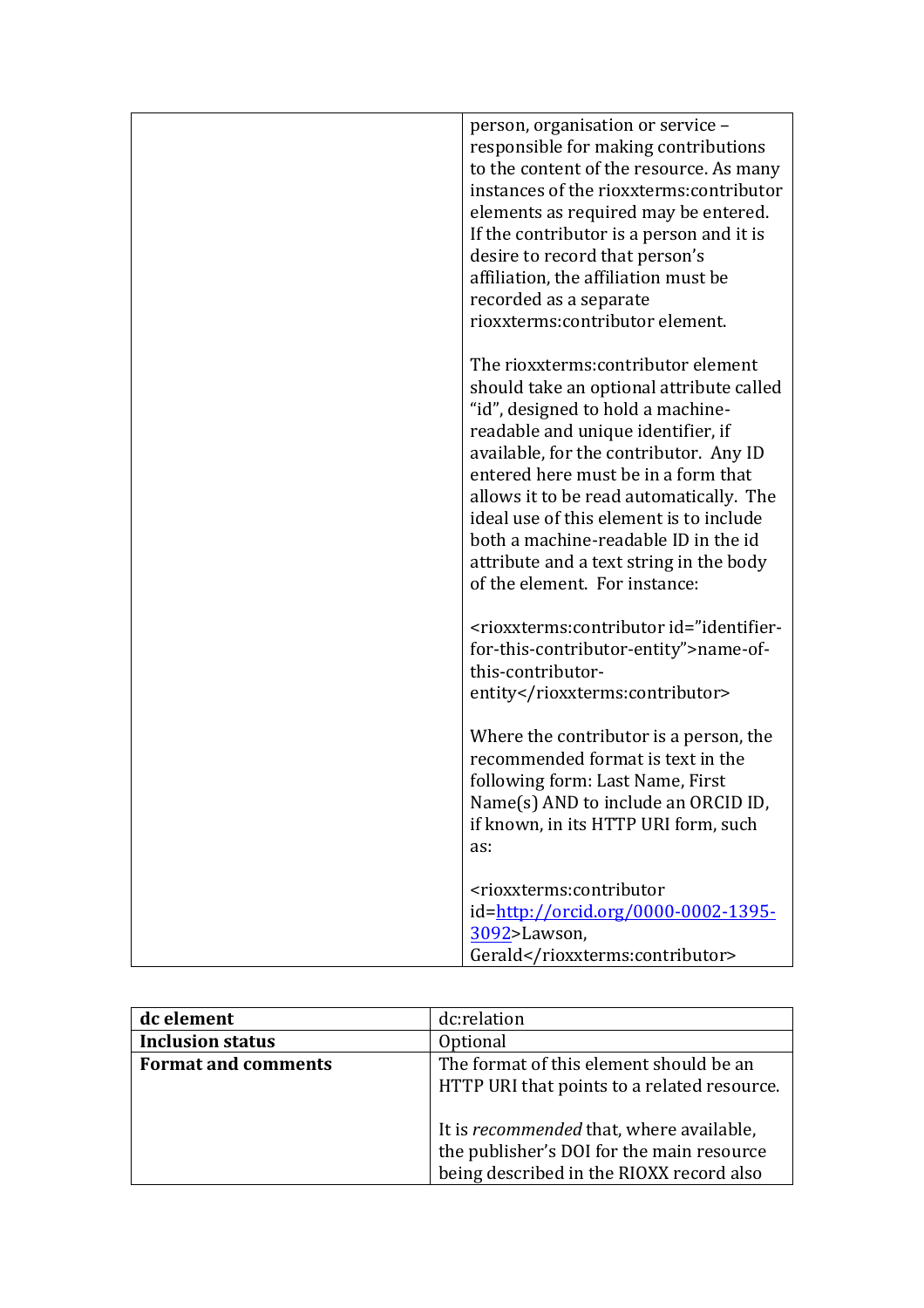| be entered here in its HTTP form, e.g.<br>http://dx.doi.org/10.1006/jmbi.1995.0238 |
|------------------------------------------------------------------------------------|
| Each related resource must appear as a<br>separate instance of this element        |

| dc element                 | dcterms:references                                                                                                                                                                                                 |
|----------------------------|--------------------------------------------------------------------------------------------------------------------------------------------------------------------------------------------------------------------|
| <b>Inclusion status</b>    | Optional                                                                                                                                                                                                           |
| <b>Format and comments</b> | This element should contain an HTTP<br>URI that points to a resource<br>referenced by the resource described<br>in the RIOXX record, e.g. a dataset that<br>underpins an article being described in<br>the record. |
|                            | Each reference must appear as a<br>separate instance of this element.                                                                                                                                              |

# **3. Helping you adopt these guidelines**

The sponsors of these guidelines are committed to helping you adopt them. You are likely to be already collecting most of the mandatory metadata but you may need to think about the two additional fields (ProjectID and Funder Name) and where to source the information. If you do not already have this information your institution's Research Office may be able to supply this it. The RIOXX project team is working to agree access for the community to a new directory of unique funder names.

The RIOXX project is working with EPrints and DSpace developers to develop the plugins and patches necessary to facilitate the efficient capture of the required metadata where this is not already done and to expose the captured data, according to the defined RIOXX application profile, through the OAI-PHM protocol. The goal is to make compliance with these metadata Guidelines as simple as possible.

### **3 Frequently Asked Questions**

### *3.1 Why do we need guidelines*

These Guidelines are designed to mitigate the detrimental effects of divergent interpretation of the standards that exist in the open access repository space – OAI-PMH for example  $-$  by advocating a common approach. They are not data entry instructions but the guidelines do provides the means to map your data entry processes to the required format. Adopting a common approach through the use of generally-used guidelines has the potential, therefore, to reduce ambiguity, boost the extent to which metadata can be harvested efficiently, enhance the accuracy and value of services built on metadata harvesting and aggregation processes and improve confidence in the veracity of reports based on metadata.